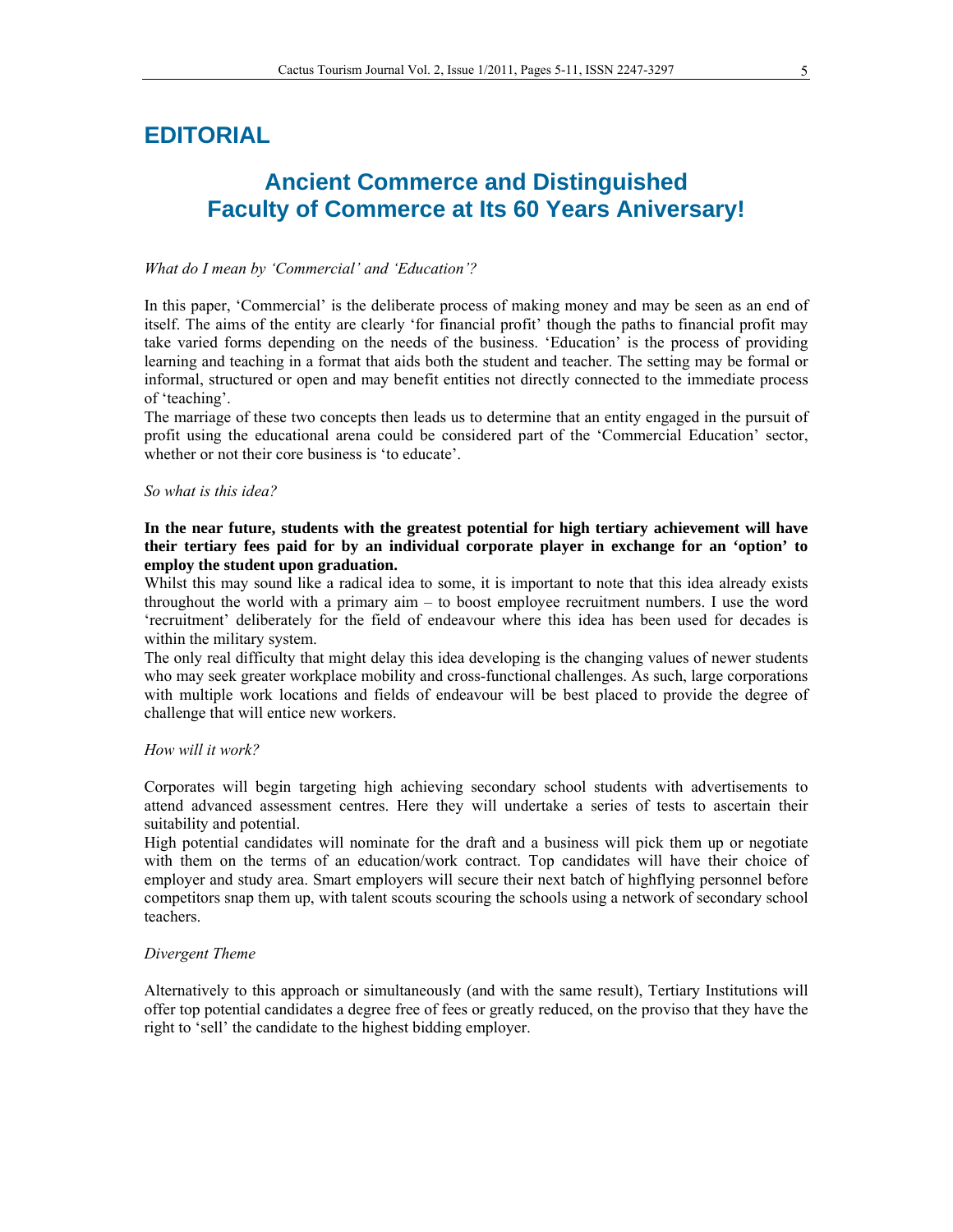#### *Closer Ties/Educational Outcomes*

Developing closer ties with Industry is an attempt to ensure that teaching outcomes lead to employment outcomes. But using 'closer ties to Industry' as a viable indicator of the value of taxpayer expenditure, we presuppose that what is needed 'now' by industry sectors, is what will be needed in 3 or 5 or more years time.

The unfortunate thing is that Industry sectors have been notoriously bad at predicting what their needs will be beyond the next quarterly report and this isn't just within the area of qualified and trained employees – take a look at the industry cries for more IT workers right up to the days of the IT bubble bursting, just a couple of years ago.

#### *Self Generated Revenue/Research*

In the Tertiary Education sector, Self Generated Revenue (SGR) is also linked to aspects of research development and increasing student fees for a tertiary education. SGR can be improved by developing a core set of profitable patents as a result of effective research. It can also be improved by providing more full-fee paying places for students who can afford it. In both cases, what drives the direction taken is the reduction in funding by governments.

This may or may not be a good thing depending on your perspective. What we know however is that those full fee paying students essentially represent pure profit for a University once its quotas of subsidised places is filled. Ideally perhaps, for a class of say 30 students, 16 would be government funded places (covering costs) and the rest fee paying. Over the last two decades the actual funding of the tertiary sector by government has shrunk from about 90% to about 45%. Profitable research centres are a must as is a diversification of the student base to incorporate full fee paying attendees.

# *Divergent Theme*

University research arms are also pushed hard to 'produce' commercial outcomes. Yet at the same time there are calls for wider collaboration within the tertiary sector. In an environment of decreasing funding, expecting increased collaboration on high-potential commercial fields of endeavour is unlikely where concern over self-preservation is high. Collaboration is likely only where (often smaller) universities feel they need to share costs and where the perceived benefit is still likely to be substantial to all parties. As such, university research units pursue developments in those fields dubbed 'the next big thing'.

Finally this leaves top research scientists being poached by the deep wallets of large multinational firms intent on maintaining a competitive advantage. Unable to compete with these multinationals, a 'brain drain' ensues.

#### *Employment Outcomes*

Whilst all of this occurs the next wave of influence crashes onto the shore – the recognition that a degree does not guarantee a job. This is true in particular within the large corporate field that is seeking ever more ways to reduce their employee numbers whilst maintaining market share and profitability. Where a degree once made a position within a firm a 'walk up start', nowadays this is not the case and is extending to include the 'tuppence a dozen' Postgraduate degrees as many are also beginning to discover. Small to Medium Enterprises (SMEs) suddenly find themselves with access to degree-qualified employees and not all will be able to manage the transition for employing and retaining staff with arguably better (knowledge) skills than the owner. Ever decreasing career time spans ensue, aggravating the difficulty for graduates to obtain banking finance. Other SMEs will be able to fully utilise these well-trained employees by providing fertile ground for adding real life experience to the theoretical learning. They'll begin making extensive inroads into the market share of the big players, leading to a rebirth of medium size enterprises able to pick off the share of the smaller players, whilst still providing greater customer service to consumers.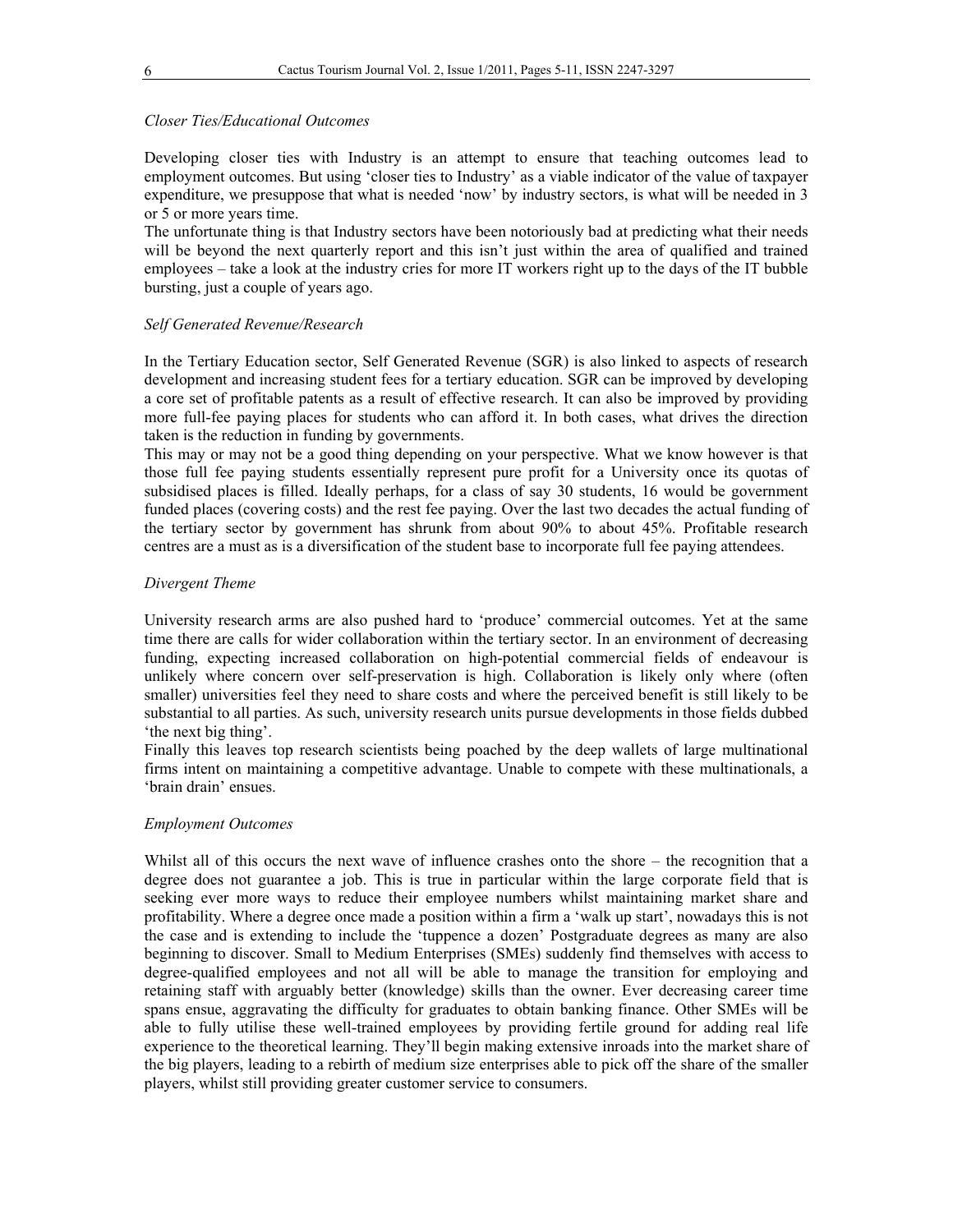The recruitment/education process is already in existence in armed forces and will be easily replicated within the commercial sector. To some extent a limited use of this approach is used to source research scientists or top corporate managers with 'golden handcuffs' and share options a common way to attract and retain key staff.

Amidst the rubble of educational and research outcomes, fee structures, self generated revenue targets, industry relevance and a perception of the lack of suitably qualified employee candidates, a new industry is born – enter the new commercial arrangements with 'employee option' contracts for students.

#### **Ancient Commerce**

The history of **commerce** is the history of civilization. In his barbarous state man's wants are few and simple, limited to his physical existence, such as food, clothing and shelter, but as he advances in the scale of intelligence his wants increase and he requires not only the comforts and conveniences of life but even the luxuries. Civilized man is never satisfied, for no sooner is a want supplied than another arises in its place, and under that stimulus he achieves mighty conquests over the forces of nature and attains to a high degree of development in character. **Commerce** is one of the means by which various peoples have at different times undertaken to supply their needs.

No civilized community produces all the things which it consumes. A portion of its needs must be supplied by an interchange of products with other communities or nations and this is the beginning of *commerce,* either domestic or foreign. Moreover, it may be impossible for a nation to produce all that it needs to consume, owing to physical peculiarities of the country, its lack of coal, wood, or ore, its climate, etc. Thus England cannot grow sufficient corn to feed its people, but it manufacturers more cloth than is necessary to clothe them. A warm country cannot grow wheat successfully, but it may produce cotton or rice in abundance. **Commerce** also depends in a measure upon the national skill of a people in the manufacture of commodities. The Swiss have long been noted for the manufacture of clocks, watches, and fine lace; the French for the production of wine and silk. Another nation may be deficient in both the possession of natural products and skill as manufacturers, but have peculiar skill as navigators, and become the carriers of goods. Such were the Italian cities which, in the middle ages, grew opulent from the profits of the carrying trade. Then again a nation may combine all three of these functions, and become producers, manufacturers and carriers in a greater or less degree, reaping a profit from each, as the principal nations of Europe, and the United States are doing at the present time. The ancient *commerce* of the world was carried on chiefly upon the shores of the Mediterranean Sea. When we read in Genesis that Joseph was sold by his brethren for twenty pieces of silver to "a company of Ishmaelites come from Gilead with their camels bearing spicery and balm and myrrh, going to carry it down to Egypt," we get a glimpse of the ancient *commerce* of that oldest of empires, Egypt, drawing supplies from the thrifty nations to the east of the Mediterranean. Caravans of camels laden with goods and silver crossed the desert and carried into Egypt wool, ivory, gold-dust, spices and slaves from Arabia and the far east. In exchange Egypt furnished large quantities of wheat, barley, rice, cotton and flax from the fertile valley of the Nile, besides quantities of linen, and cotton cloth, as well as utensils and pottery. From the nature of the conditions, Egypt has always been essentially an agricultural country. The broad, level valley of the Nile, enriched annually by the overflow, yielded abundant crops, and the people were apparently content with their harvests, devoting themselves but little to manufacture or *commerce.* The sea coast was low, with no good harbors, thus uninviting **to c***ommerce,* while a scarcity of wood made ship-building a practical impossibility. The Egyptians cultivated the arts and sciences, and their kings busied themselves in erecting those wonderful monuments in the form of tombs, which still remain to a considerable extent. Although industrious at home, they did not seem inclined to go abroad or engage in foreign trade, and this was carried on chiefly by Arabs and Greeks. After the conquests of Alexander the Great, the port of Alexandria became the great commercial metropolis of the world, and Greek merchants settled there in large numbers. The caravan routes of the Middle East and the shipping lanes of the Mediterranean have provided the world's oldest trading system, ferrying goods to and fro between civilizations from India to Phoenicia. Now the Roman dominance of the entire Mediterranean, and of Europe as far north as Britain, gives the merchants vast new scope to the west. At the same time a maritime link, of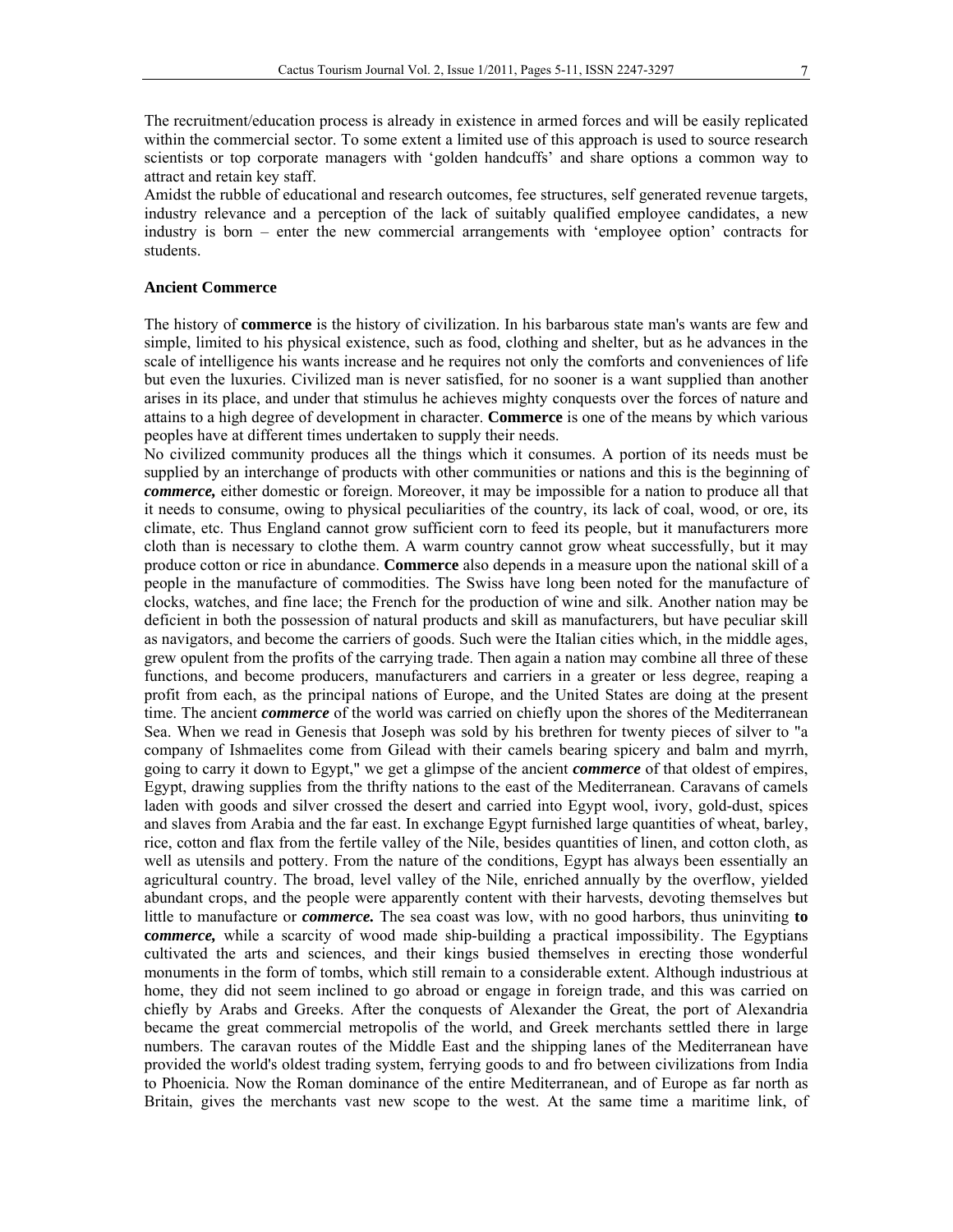enormous *commercial potential,* opens up between India and China. The map of the world offers no route so promising to a merchant vessel as the coastal journey from India to China. Down through the Straits of Malacca and then up through the South China Sea, there are at all times inhabited coasts not far off to either side. It is no accident that Calcutta is now at one end of the journey, Hong Kong at the other, and Singapore in the middle. Indian merchants are trading along this route by the 1st century AD, bringing with them the two religions, Hinduism and Buddhism, which profoundly influence this entire region. **The trading kingdoms of West Africa: 5th - 15th c. AD**. A succession of powerful kingdoms in West Africa, spanning a millennium, are unusual in that their great wealth is based on *commerce* rather than conquest. Admittedly much warfare goes on between them, enabling the ruler of the most powerful state to demand the submission of the others. But this is only the background to the main business of controlling the caravans of merchants and camels. These routes run north and south through the Sahara. And the most precious of the commodities moving north is African gold. The first kingdom to establish full control over the southern end of the Saharan commerceis Ghana - situated not in the modern republic of that name but in the southwest corner of what is now Mali, in the triangle formed between the Senegal river to the west and the Niger to the east. Ghana is well placed to control the traffic in gold from Bambuk, in the valley of the Senegal. This is the first of the great fields from which the Africans derive their alluvial gold (meaning gold carried downstream in a river and deposited in silt, from which grains and nuggets can be extracted). Like subsequent great kingdoms in this region, Ghana is at a crossroads of *commerce* routes. The Saharan caravans link the Mediterranean markets to the north with the supply of African raw materials to the south. Meanwhile along the savannah (or open grasslands) south of the Sahara communication is easy on an east-west axis, bringing to any commercial centre the produce of the whole width of the continent. While gold is the most valuable African commodity, slaves run it a close second. They come mainly from the region around Lake Chad, where the Zaghawa tribes make a habit of raiding their neighbours and sending them up the caravan routes to Arab purchasers in the north. Other African products in demand around the Mediterranean are ivory, ostrich feathers and the cola nut (containing caffeine and already popular 1000 years ago as the basis for a soft drink). The most important commodity coming south with the caravans is salt, essential in the diet of African agricultural communities. The salt mines of the Sahara (sometimes controlled by Berber tribes from the north, sometimes by Africans from the south) are as valuable as the gold fields of the African rivers (see Salt mines and caravans). Traders from the north also bring dates and a wide range of metal goods - weapons, armour, and copper either in its pure form or as brass (the alloy of copper and zinc). These various goods, travelling some 1200 miles from one end of the *commerce* route to the other, rarely go in a single caravan for the whole distance. They are unloaded and packed on to new transport, as specialists undertake each very different section of the journey - to the edge of the desert (either from the Mediterranean coast or from the African forest and savannah) and then from oasis to oasis through the Sahara. In the same way goods are likely to be bought and sold on the route by specialist middlemen, with whom merchants naturally establish their own regular contacts. In this way trading partnerships develop, often made up of members of the same community or even a single family. **The History of the Silk Road**. Emperor Wu of the Han dynasty decided in 138 B.C.E. to forge military alliances with kingdoms west of his northwestern archenemy the Xiongnu (or Hun) tribes. He charged General Zhang Qian with this mission, giving him one hundred of his best fighting men and valuable gifts to seal the military cabals. Thirteen years later, having been a Xiongnu hostage for ten years, General Zhang returned to the Imperial Han court with only one other member of the original party. Though he had failed to make a single military alliance, General Zhang enthralled the court with information of the thirty-six commercially vibrant kingdoms west of China's frontier. **Europe's Fascination With Silk.** In only a few decades all the ruling families of Rome were anxious to attire themselves in silk. By 14 C.E. this had gotten so out of hand that the Emperor Tiberius, disgusted by the revelatory bulges of this light and delicate fabric, forbade all men from wearing it. Before long the mystery of silk's manufacture sucked Rome's intellectuals into a blazing fervor. Pliny affirmed that "silk was obtained by removing the down from the leaves with the help of water." Others countered that it grew like wool in the forest. Its customers in a foment of wild curiosity, the prudent merchants of China made every effort to keep silk's manufacture a secret. Sericulture was limited to the far off hinterlands of Sichuan, away from the prying eyes and the "big noses" of venturesome foreigners. Border guards, placed on high alert, double-checked all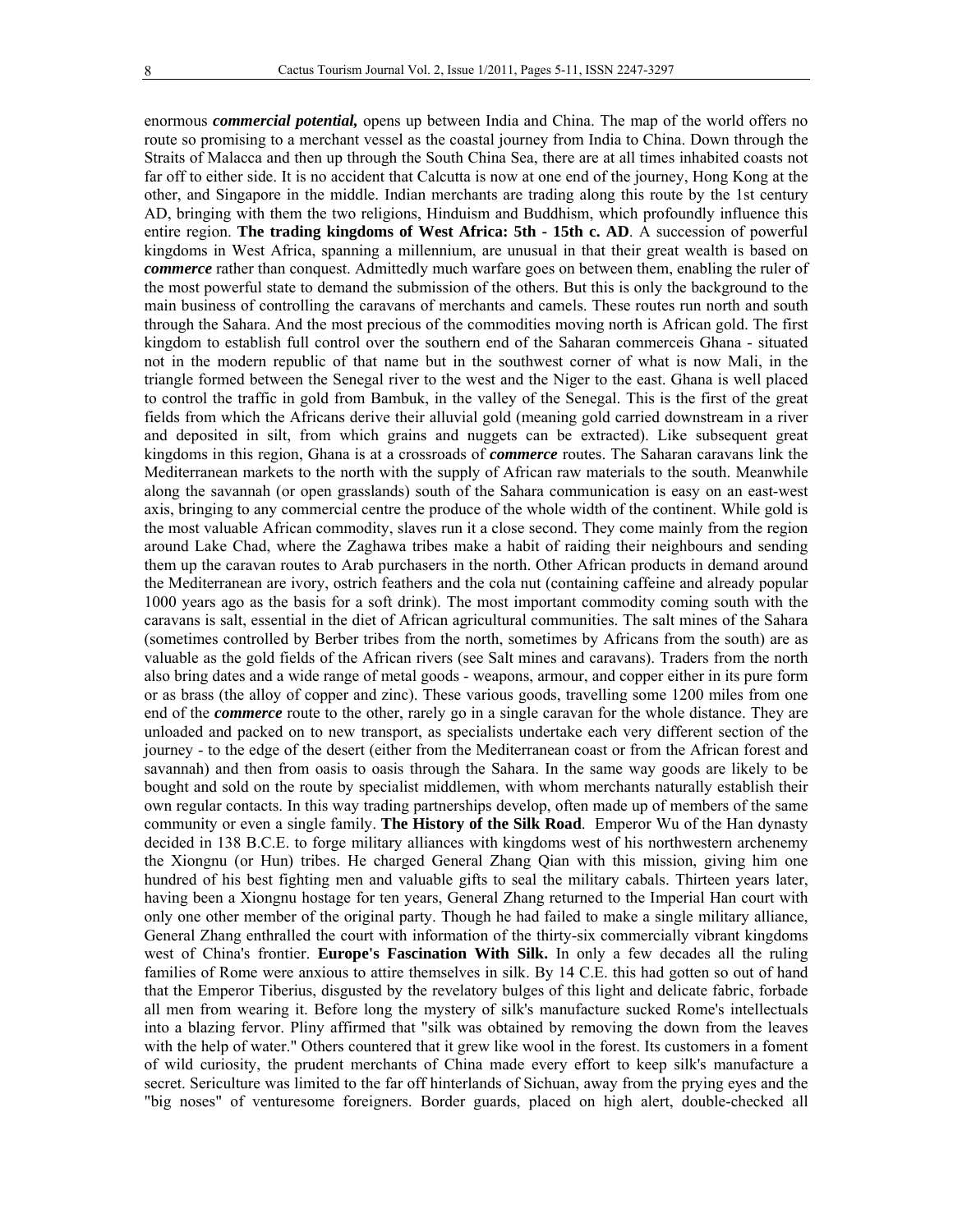foreigners' belongings. Legion are the stories of silk smuggling. Some recount Persian monks disguising themselves as Christian missionaries. **Did Dobrogea include the famous"silk road"?** The notion of "silk road" is more than a century old and was introduced by the well known German geographer and geologist Ferdinand von Richthofen mentioning it in the introductory volume of his work about China; he was the first science man to present the West of China according to his own expeditions from 1868-1872. From that time, the notion of"silk road" is used by anyone referring to the millenary *commercial relations* between the Chinese Empire and the Occident. In fact there was no single silk road, but a network of roads between the East and the West, as well as between the North and the South, a kind of system of coordinates with multilateral connections between the cities, states and people which represented a peaceful *commerce* but also a fierce forced *commerce* (H.Uhlig, 2008). More than 2 000 years ago, the traders of the Chinese Empire, led by the Han dynasty opened new *commercial* routes to the West in order to be able to sell to the neighbouring empires from the West rare products and in order to buy in exchange other foods. Because one of the most wanted products was the silk, the network of *commercial* developed routes became known under the name of the *Silk Road*. At the beginning there were simple caravan roads, *commercial* routes which managed to connect the East to the West, from the far China passing through Southern Asia, Persia, Syria, and Turkey and to the basin of the Mediterranean Sea, in Constantinople and even in Rome. This is how contacts and relations were established which represented the framework for the later diplomatic relations. Some public documents from Romania, from 1990 pointed out amazing proof according to which more than a millennium and a half ago the Silk Road passed through Dobrogea. It seems that at a given moment the traders from the Orient tried to sell their foods in the Northern part of the traditional routes, reaching the Caspian Sea, then Crimea and lately the Black Sea coast from Dobrogea. From here they had reached extremely easily Constantinople, one of the most favoured destination points of the Asian traders. **A great Romanian contemporary diplomat and science man, the academician Mircea Malița was among the first Romanians who embraced the hypothesis "of the Silk Road from Dobrogea" after he studied the mysterious Chinese map which is in the History Museum from Beijing a documents which comes from the Tang Dynasty(618–907 AC). On this cartographic document there was a mysterious curl of the Silk Road which surrounded the Caspian Sea and the North of the Black Sea and went down through Dobrogea up to Byzantium. No one knows who made this map and for how much time this auxiliary route worked. It is known that a lot of Asian traders reached Crimea and they went down to Constantinople on the board of commercial ships. The map of the Tang dynasty is the first proof of a terrestrial road through Dobrogea. In an article published on his return from China and suggestively entitled "The Silk Road from Dobrogea", Mircea Malița refers to the UNESCO programme of preserving the Silk Road, programme which dies not include Romania. Portugal's eastern trade: AD 1508-1595**. The profitable *commerce* in eastern spices is cornered by the Portuguese in the 16th century to the detriment of Venice, which has previously had a virtual monopoly of these valuable commodities - until now brought overland through India and Arabia, and then across the Mediterranean by the Venetians for distribution in western Europe. By establishing the sea route round the Cape, Portugal can undercut the Venetian *commerce* with its profusion of middlemen. The new route is firmly secured for Portugal by the activities of Afonso de Albuquerque, who takes up his duties as the Portuguese viceroy of India in 1508. The early explorers up the east Africa coast have left Portugal with bases in Mozambique and Zanzibar. Albuquerque extends this secure route eastwards by capturing and fortifying Hormuz at the mouth of the Persian Gulf in 1514, Goa on the west coast of India in 1510 (where he massacres the entire Muslim population for the effrontery of resisting him) and Malacca, guarding the narrowest channel of the route east, in 1511. The island of Bombay is ceded to the Portuguese in 1534. An early Portuguese presence in Sri Lanka is steadily increased during the century. And in 1557 Portuguese merchants establish a colony on the island of Macao. Goa functions from the start as the capital of Portuguese India. **Rivals in the overseas trade: AD 1555-1595**. With this chain of fortified ports of call, and with no vessels in the Indian Ocean capable of challenging her power at sea, Portugal has a monopoly of the eastern spice trade. Indeed the English, now developing interests of their own in ocean commerce, consider that their only hope of *commerce* with the far east is to find a route north of Russia. One of the first jointstock enterprises, the Muscovy Company chartered in 1555, results from early efforts to find a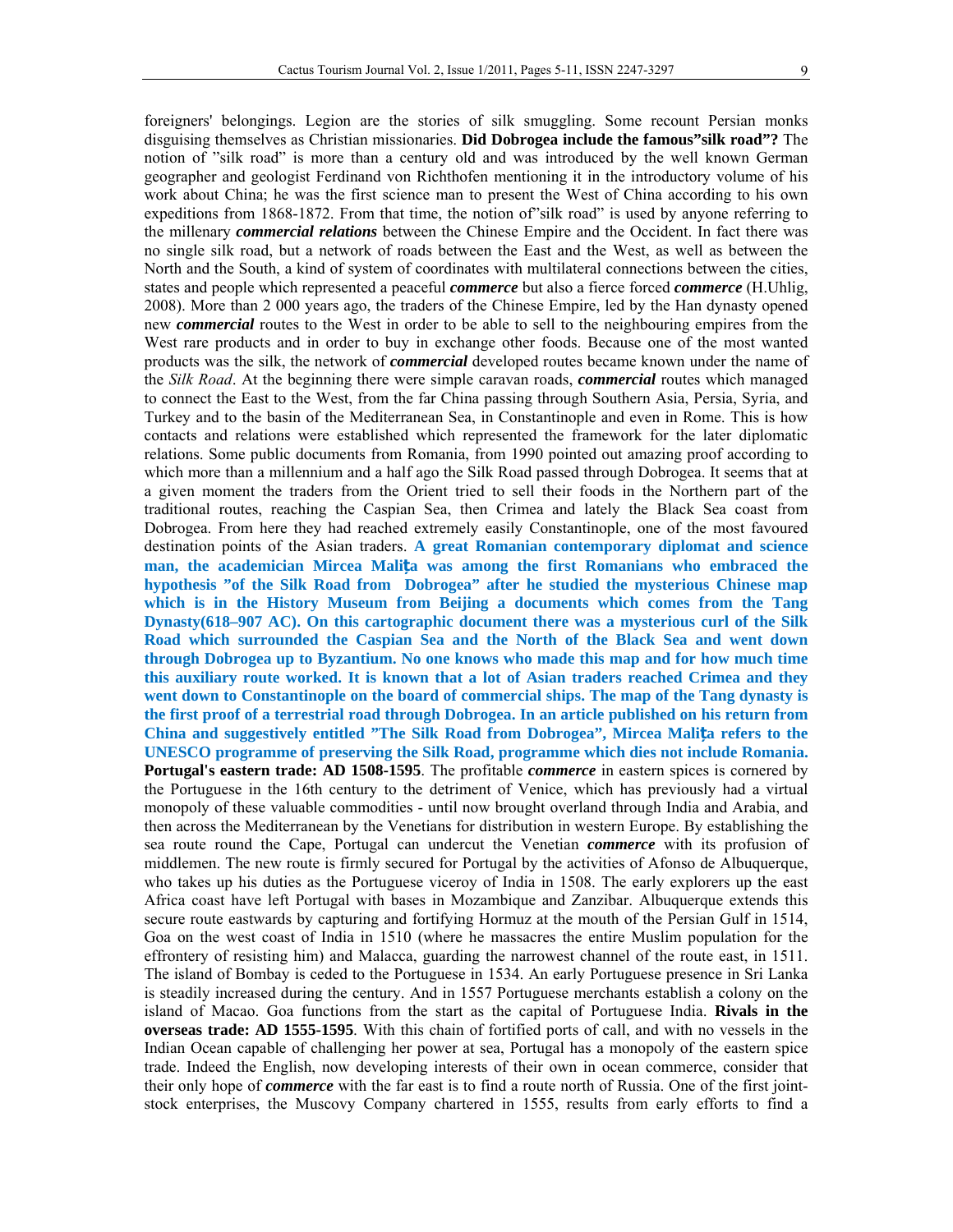northeast passage. Of the other Atlantic maritime powers, Spain is mainly occupied with its American responsibilities. And the Dutch enjoy a direct benefit from Portugal's trade. Their ships have a monopoly in ferrying the precious eastern cargoes from Lisbon to northern Europe. The situation changes suddenly in 1580, when the Spanish (perennial enemies of the Dutch) occupy Portugal. The Spanish leave control of the Portuguese empire to Lisbon, but the political change in itself does damage to Portugal's trading interests. Deprived now of their share of the eastern trade, the Dutch resolve to build up a *commerce* of their own. Like the English, their first instinct is to look for a northeast passage (a task which takes Willem Barents into uncharted waters). But in 1595 they decide that their best course of action is to challenge the Portuguese on the southern route. It is a decision which will lead to major changes in the eastern trade. But in the short term, the greater volume of *commerce* is now being carried out by Spain across the Atlantic. *Commerce* **winds: from the 16th century AD**. The development of ocean travel in the 16th century brings with it an increasing knowledge of wind patterns. The phrase *'commerce* wind' is ancient. Deriving from an old use of 'trade' to mean a fixed track, it is applied to any wind which follows a predictable course. Since such winds can be of great value to merchant ships making long ocean voyages, the term becomes understood in the 18th century to mean winds which favour trade. The best known *commerce* winds are those in the Atlantic which blow from the northeast in the northern hemisphere and from the southeast south of the equator. This predictable pattern explains why ships sailing between Europe and the Cape take a wide curving course through the Atlantic. Even more useful as *commerce* winds are the monsoons which blow in the Indian Ocean. Their particular benefit to long-distance merchantmen is a change of direction at different seasons of the year. The northeast monsoon blows from October to March and the southwest monsoon from April to September. East Indiamen therefore schedule their journeys to arrive at their eastern destination before the spring, and to depart for Europe again during the summer. **Spanish silver: 16th century AD**. The wealth of Spain's new colonies in Latin America derives mainly from silver. In 1545 a prodigious source of the metal is discovered at Potosí, in modern Bolivia. This region, high in the Andes, is so rich in both silver and tin that it eventually has as many as 5000 working mines. In 1546, a year after the discovery at Potosí, silver is found at Zacatecas in Mexico. Other major new sources of the metal are found in Mexico in the next few years. At the same time sources of gold are being tapped, though in much less quantity. The region of Seville, and indeed the whole of Spain, cannot provide all the goods required by the colonists. Raw materials and manufactured goods from far flung regions make their way to Seville for transport to America. Europe in the 16th century is already experiencing, for other reasons, an inflationary pressure. The Spanish bullion has an added effect in pushing prices up. **The Atlantic cod trade: AD 1497-1583**. The voyage of John Cabot in 1497 directs European attention to the rich stocks of fish in the waters around Newfoundland. Soon fishing fleets from the Atlantic nations of Europe are making annual visits to catch cod. They bring with them large supplies of salt. Summer settlements are established, on the coasts of Newfoundland, to process the fish before it is transported back to European markets in the autumn. England plays a leading role in the trade, and in 1583 Humphrey Gilbert formally annexes Newfoundland on behalf of the English Queen. It is a claim which does not go undisputed particularly by France, whose fleets are the main rivals of the English in these waters. **Dutch**  *commerce* **in the east: AD 1595-1651**. The first Dutch expedition round the Cape to the far east, in 1595, is captained by Jan Huyghen van Linschoten, a Netherlands merchant whose only knowledge of the orient comes from trading in Lisbon. The survivors of this journey get back to Holland two years later. They bring valuable cargo. And they have established a trading treaty with the sultan of Bantam, in Java. Their return prompts great excitement. Soon about ten private vessels are setting off each year from the Netherlands to find their fortune in the east. The States General of the newly independent Dutch republic decide that this unlicensed trading activity, in distant and dangerous waters, needs both control and protection. The Dutch control *the commerce* in cloves with ruthless efficiency. During the 17th century clove trees are eradicated on all the Spice Islands except two - Amboina and Ternate - to limit production and keep prices high. Strict measures are taken to ensure that plants are not exported for propagation elsewhere (a restriction successfully maintained until the late 18th century). The Portuguese never recover their trading strength in the east. But in expelling the English from the Moluccas, the Dutch unwittingly do them a favour. The English East India Company decides to concentrate its efforts on India. *English commerce in the east: 17th century AD.* On the last day of